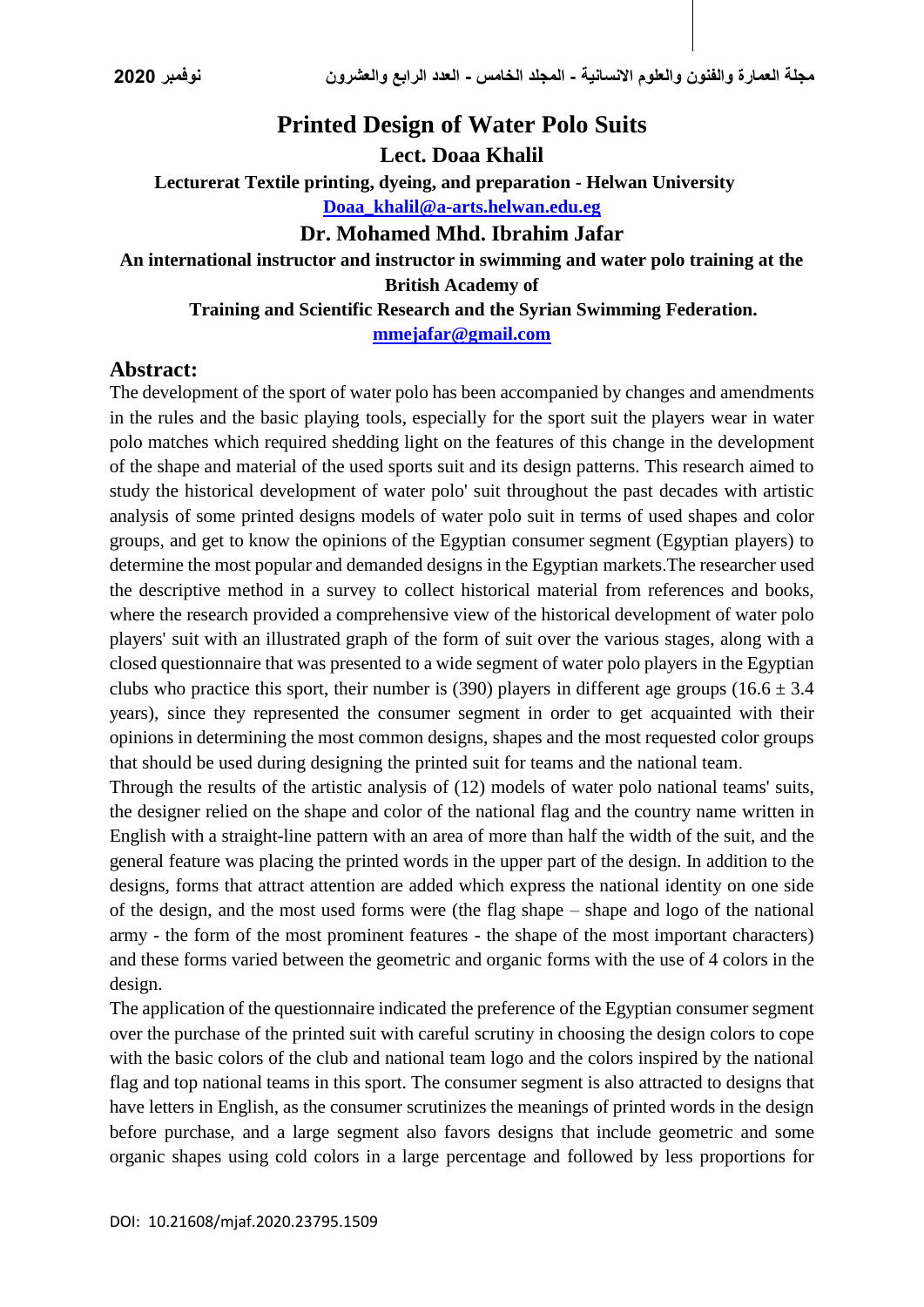designs that used black in the design's background then hot color combinations, mix cold and hot colors, then the designs that used white color in the design's background.

The researcher recommended to take advantage of this research results and use them as applied guidelines for those who are interested in this sport and those who are working in the field of design and textile printing for the importance of how to choose different types of suit's designs and colors according to market requirements and consumer inclinations (for the most common and demanding designs). They also recommended the Department of Textile Printing, Dyeing and Finishing of the Faculty of Applied Arts "The pioneering department in the fields of designing and printing textiles in Egypt" to participate in designing and printing of water polo suits.

# **Keywords:**

printed design, suit, shape, geometric shape, organic form, water polo.

### **Introduction and research problem:**

Water polo is one of the water games that needs distinct physical abilities as it depends primarily on the elements of strength and speed in addition to other kinetic abilities, and the tactic plans are based on the speed of players in moving the ball to the opponent's area with high skill to try to shoot and score a goal and swim back for defense as soon as possible<sup>1</sup>.

Historical evidences indicate that this sport has covered a lot of change and modification from its early inception until it reached the current situation as an Olympic sport with its own rules and regulations, which distinguish it from other sports. Water polo has a distinctive scientific research interest at the international level and this is proven by the remarkable progress and distinguished results in the Olympic games and World Championships, as water polo requires distinct physical characteristics and high physical and skill components that differ from other team sports. The rapid development of the game at the technical and planning performance accompanies in parallel with the development of equipment and basic tools of this sport like balls, caps and suits worn by the players in matches inside the water to conform to the increasing requirements of speed and strength of the movement within the match <sup>2</sup>

The current research focused on shedding light on the changing of shape of suit of water polo players, and performing artistic analysis of the water polo printed suits' designs during the last ten years to be a database for textile print designers.

# **Importance of the research:**

The scientific importance of this research lies in being the first of its kind in addressing the issue of defining the development of designs for water polo players' suits throughout the ages, as one of the scientific attempts that shed light on the development of the artistic view of the symbols, elements and colors of the artistic designs of the suit during the last ten years, by providing a comprehensive vision of the historical development of the various forms of water polo players' suits to be a reference for sports professionals and those who are working in the field of designing and textile printing, and providing application guidelines for them on the importance of how to choose different designs and colors for the suit according to the market requirements and consumer inclinations (for the most common and demanding designs), with the importance of participation of the Textile Printing, Dyeing and Equipment Department at the Faculty of Applied Arts "the leading department in Egypt in all fields of textile printing" and among these is the field of designing water polo sport suit.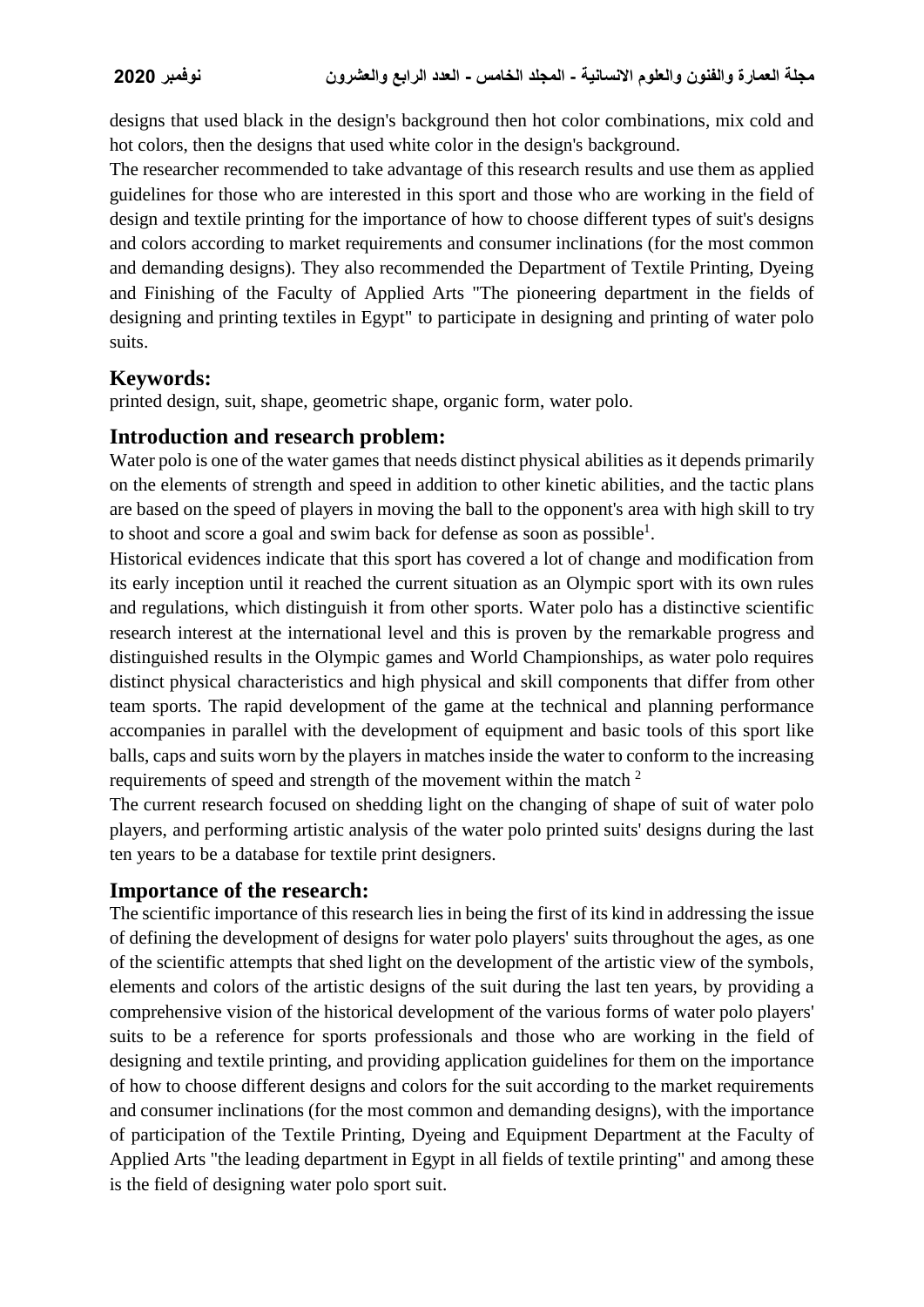### **Research objectives:**

- The research aims to study the historical development of water polo sport suit over the ages.
- The research aims to perform an artistic analysis of some printed designs models of sport suits of national water polo teams.

 The research aims to investigate the opinions of the consumer segment to determine the most common and demanded printed designs in the Egyptian market.

### **Research questions:**

- What are the historical developments that occurred in the design of water polo athlete' suit in terms of structural shape, material, fine elements and color groups?
- What are the forms that should be used in designing the printed suit of the national team?
- What are the most requested shapes and color groups by the Egyptian consumer segment in the printed design of sportswear?

 What are the most requested shapes and color combinations of printed design suit by the Egyptian consumer segment?

### **Search terms:**

 Printed design: It is an artistic drawing to define the scales, shape and method of mixing colors and coordinating all these elements to get them printed on textiles to show their final shape.

• Form: It is what distinguishes things from one another. The shape is like the specific dimensions of any artistic work, whether in its height or width and its extension may be organic or engineering. The shape is the result of an action that starts from a point and when this action is completed the features of its shape appear negative or according to the point if it moves in a direction from which the line arises, and the more the line moves, the more the area arises from it, and then the formation appears, which is the most complex system<sup>3</sup>.

 Geometric shape: It is a form that depends on building a design on those lines that move to challenge a shape that in its entirety bears geometric boundaries related to the square, triangle or circle ......etc., including flat geometric shapes, which are two-dimensional shapes such as straight lines, angles, triangles and quadrilaterals, circles and three-dimensional geometric shapes are three-dimensional shapes<sup>4</sup>.

• The organic form: It is a form that simulates the characteristics of natural things and translates them to build a design that carries an organic character that adopts curves and deals with streamlines with the aim of achieving degrees of feelings sympathetic to nature and whether this is a spaced or overlapping shape, flowing soft or complex and rough, extended or specific all according to perceptual awareness nature, including an analogous trend associated with the depiction of familiar living natural forms, is an abstract trend that is not in itself a natural element<sup>5</sup>.

 Water polo suit: Is the uniform that is represented by the special swimsuit that the water polo player wears while swimming in training and competing in water polo matches<sup>6</sup>.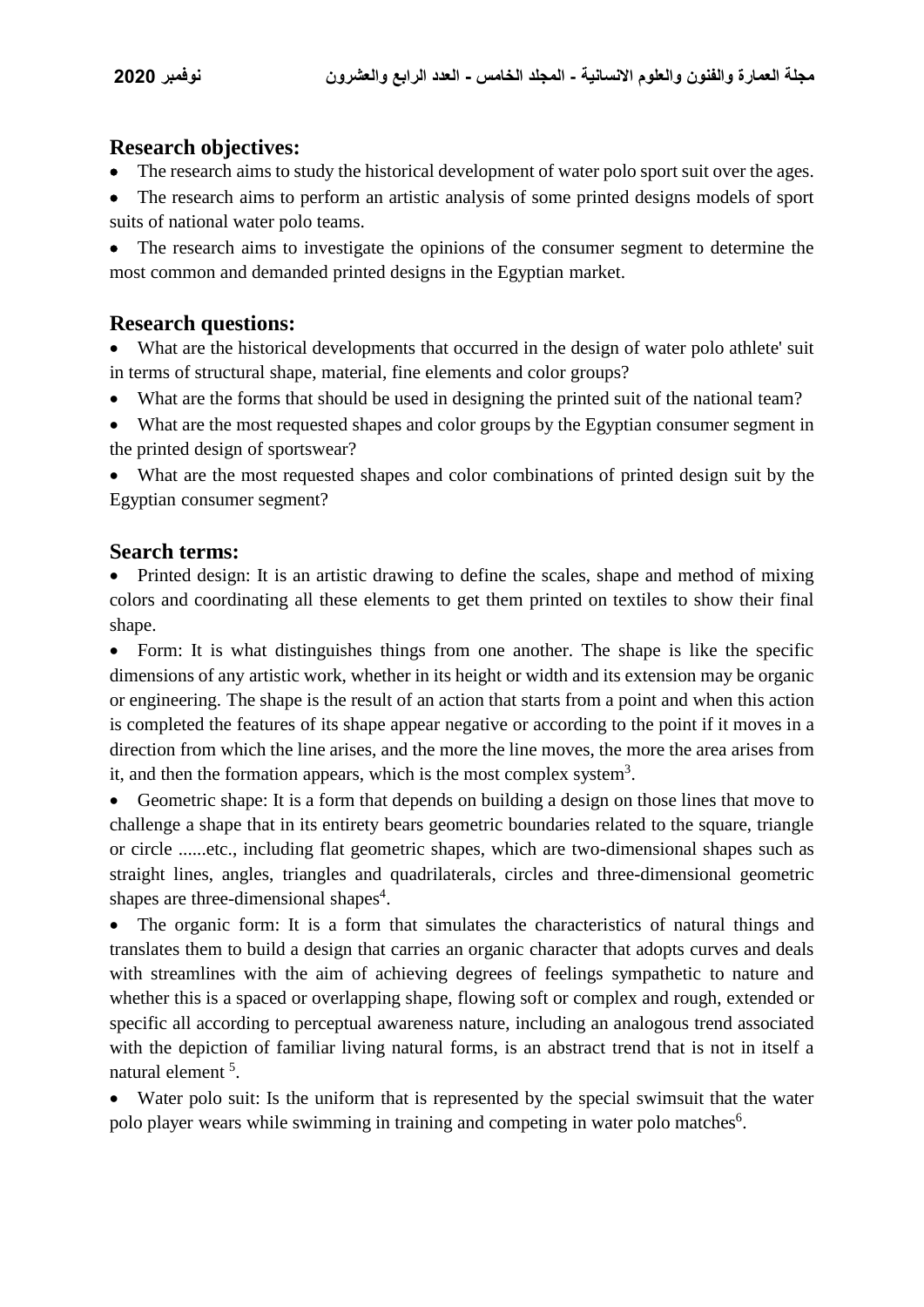Water Polo: It is the only team sport approved by the International Swimming Federation "FINA", and it mixes swimming and handling the ball to shoot it towards a closed goal with a net to score a goal<sup>7</sup>.

### **The study will address four main points, as follows:**

- Introduction to the sport of water polo.
- The historical development of water polo suit over the ages.
- Artistic analysis of some printed suit models of national teams.
- Mention some water polo printed suit designs during the last ten years.

# **Results:**

#### **The research resulted in the following:**

1- The research presented a comprehensive view of the historical development of the water polo players' suit and showed in a graph the form of suit over the different stages.

2- The result of identifying the opinions of a wide segment of water polo players in the Egyptian clubs practicing the game through a closed questionnaire, which was presented to (390) players in different age groups (16.6  $\pm$  3.4 years) who represented the consumer segment in order to determine the most common designs, shapes and the most requested color groups that should be used while designing the printed suit for teams and the national team:

(1) The Egyptian consumer segment prefer to purchase the printed design suit.

(2) Carefully scrutinizing the design colors in line with the basic colors of the club and national team logo and the colors inspired by the national flag of the countries and the premier national teams in this sport.

(3) The consumer segment is attracted to designs that have letters in English, as the consumer scrutinizes the meanings of the words printed in the design before purchasing.

(4) A large segment also prefers designs that include geometric and some organic shapes.

(5) Use of cold colors in a large percentage, followed by lower proportions for designs that used black in the design background, then hot color combinations, then mix cold and hot colors, then designs that used white in the design background.

3- The result of the artistic analysis of (12) suit samples of the national water polo teams:

(1) The designer depended on the shape and color of the country's flag.

(2) The use of the country's name in English with a straight-line pattern with an area greater than half the width of the suit, where the general feature was the placement of the words printed on the top of the design.

(3) Added to the design forms to attract attention that express the identity of the state on one side of the design.

(4) The most used forms (the shape of the flag - the shape of the emblem of the army of the country - the shape of the most prominent landmarks - the shape of the most important figures) and varied between these geometric and organic forms.

(5) Use of four colors in the design.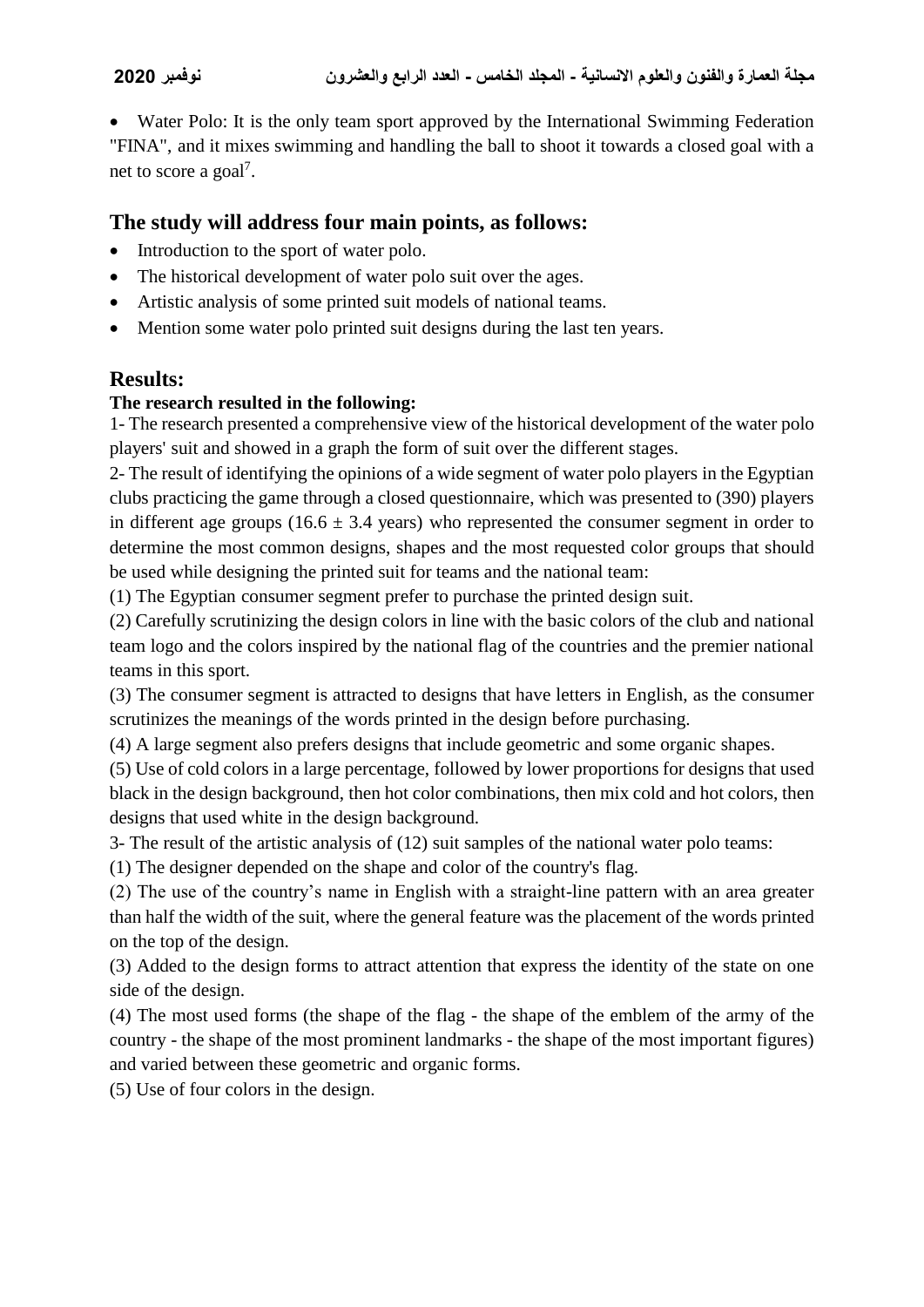# **Recommendations:**

#### **The researchers recommend the following:**

1- We should pay more attention to take into account the Egyptian consumer's opinion on the design of the water polo suit in the design stages to obtain the design in a positive way.

2- Complete the studies in designing the water polo suit in details, and work to benefit from the Egyptian designers to develop designs that suit the taste of the Egyptian consumer.

3- Suggest to teaching a subject of sportswear design in general and in particular the water polo suit in the curriculum of the department of textile printing, dyeing and preparation, by adding the design of sportswear to the subject of fashion in designing the one-piece printing with a code number PDF042 in level VI in the scientific section or by adding new support material at the fourth level.

# **References:**

1. "Al-Alyaf el senaeya, Khawas w este'malat w khalatat el alyaf el senaeya w el tarkeebeya", el goze el talet, 1971.

2. Abu Khuzeim, Ayman mostafa Hussein, "El mazg ben el ashkal el odweya w el handaseya lebtekar mo'alagat tashkeeleya mo'sera fy tadrees ashghal el khasab", kolleyet el tarbeya el naw'eya, game't el kahera, 2012.

3. Al-Nagdy, Omar, "Abgadeyet el tasmeem", Al haya' al mesreya el ama llketab, 1996.

4. Nasef, Mahmoud nabeeh w Rateb, Osama, "Ossos tadreeb koret el. Maa", Dar el fekr el araby, el kahera, 1985.

5. Jafer, Mesbah Ebrahim w Jafer, Mohamed Ebrahim, "El-sebaha lezawy el e'aka", Dar el bayroony llteba'a el nashr, Aman, alordon, 2020.

6. Read, Herbert, "Ta'reef el fan", Dar el nahda el arabeya, 1962.

7. B.J. Agarwal and B.H. Patel, Ink-Jet Printing Technology to the Fore, The Indian Textile Journal, Vol. 111, No. 7, April, 2001.

8. Bayer Farben, Space Dyeing-Survey of Methods. Revue, 1975.

9. E.R. Trotman, Dyeing and Chemical Technology of Textile Fibres. 4th Ed., Charles Griffin & Co. Ltd, 1970.

10. El-Baze Z. & Hamed M. A., Transfer Printing. Helwan University, 1983.

11. FINA WATER POLO History of the game. HistoFINA, Vol.6, 2007.

12. FINA WATER POLO, MEDALLISTS AND STATISTICS. HistoFINA, Vol.8, 2009.

13. Kemeny F., Water Polo, Educational studies for the International Coaching Course. Institute of coaches and sport education, Semmelweis University, 2008.

14. Kemeny F., Water Polo, Educational studies for the International Coaching Course. Institute of coaches and sport education, Semmelweis University, pp.21-39. Budapest. 2008.

15. Ludovise B., Water polo Sport is on top. Blackwell publishers, 2nd Ed., 1991, pp.13-57.

16. Nemeth J., KOMJADE ARANYCSAPATA. Magyar Vizilabda UtyaKezdettol a Vilagelsosegig, Semmelweis University, Budapest, 1st Ed., 1981.

17. Smith, H., Applied physiology of water polo. Journal of Sports Medicine, vol.5, issue 26, 1998.

18. Snyder P., Water Polo for Players & Teachers of Aquatic, LA84, USA, 2008.

19. [http://facweb.cs.depaul.edu/sgrais/indigo.html.](http://facweb.cs.depaul.edu/sgrais/indigo.html) 14/4/2019.